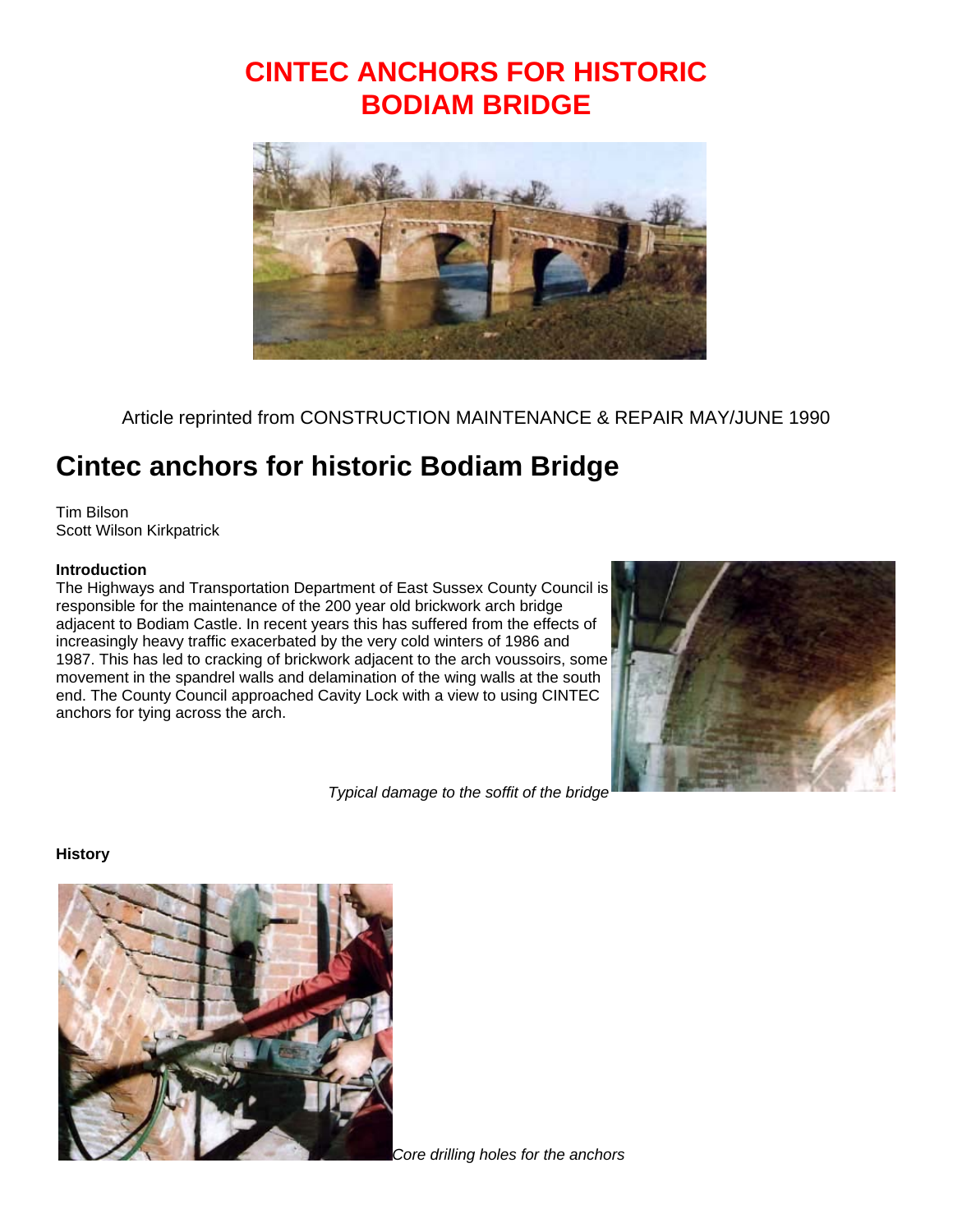The crossing of the river Rother at Bodiam, midway between Tunbridge Wells and Hastings, has a long history. The site is that of a Roman road, constructed on a twigs and rubble causeway to serve an ironworks. Until the 13th century the surrounding alluvial plain was under a shallow depth of brackish water as much as 420m wide, and for some time crossed by a ferry. The first reference to a bridge on the site is in 1385, and the present bridge was built in 1797 for the County of Sussex by Richard Louch for £1150.

The bridge is a single track, hump-backed triple arch structure in brickwork and there are signs of various remedial works throughout its life. There appear to have been problems with the original construction for there is pronounced twist in the lower courses of brickwork towards the northern end of the bridge, which disappears as the construction continues upward. Presumably this was due to some of the timber piling settling during construction. The cast-iron end bosses of previous ties between the spandrel walls can be seen on both elevations. In 1980 an inspection carried out by divers revealed that the timber piles on which the bridge is founded had become exposed and were deteriorating. In 1982 a concrete filled Fabriform mattress was installed to provide a solid invert and protect the foundations of the bridge. Also in 1982 the approach ramps to the bridge were filled by up to 200mm to minimise the hump. A principal inspection and assessment in 1989 concluded that remedial works to the arch rings and a weight limit of 17 tonnes were required to prevent further deterioration. This weight limit remains in force after the remedial works have been completed to preserve the bridge but will still allow coaches over to visit the adjacent Bodiam Castle, a National Trust property.



*Placing the anchor in the prepared hole*

The current remedial work involves the repair of cracking in the brickwork. The concentration of the damage in the two side spans of the three span bridge suggests that the initial cause was possibly impact loading towards the ends of the bridge before the 'hump' was levelled out in 1982. This impact loading will have had the effect of forcing out the spandrel walls. Frost damage during the cold winters of 1986 and 1987 and washing our of mortar have further developed the initial effects.

This has led to cracking of brickwork adjacent to the arch voussoirs, some movement in the spandrel walls, and delamination of the wing walls at the south end.

In view of the historical context of this attractive small bridge, East Sussex County Council was concerned to find an effective means of tying, with minimum visual impact, across the arches, within the thickness of the arch brickwork, CINTEC anchors offered the possibility of bonding along the full length of the anchor without an unsightly external anchorage or problems with grout losses through cracks in the arch.

### **CINTEC anchors**

The CINTEC anchor system originated in Germany but is now made in the United Kingdom. The assembly comprises a steel section in a mesh fabric sleeve into which a specially designed cementitious grout is injected to achieve the completed anchor. The material of the sleeve is selected to retain the solid constituents of the grout while a bonding agent in incorporated within it is forced out through the sleeve to provide a positive bond to the parent material. The grout cover to the section and the extent to which the completed anchor conforms to the contours of the hole in the parent material can be controlled by the size and stiffness of the sleeve used. Typical applications to date have been based on the use of stainless steel structural sections up to  $30 \times 30 \times 3.0$  SHS, but the use of longer carbon steel anchors is currently being investigated.

The use of CINTEC anchors for Bodiam bridge gives a number of major advantages over conventional cement or resin grouted anchors. Conventional grouted anchor systems can have problems in the grouting, and there are doubts about the effectiveness of the anchors, when large volumes of grout are lost in voids within the structure, or escape through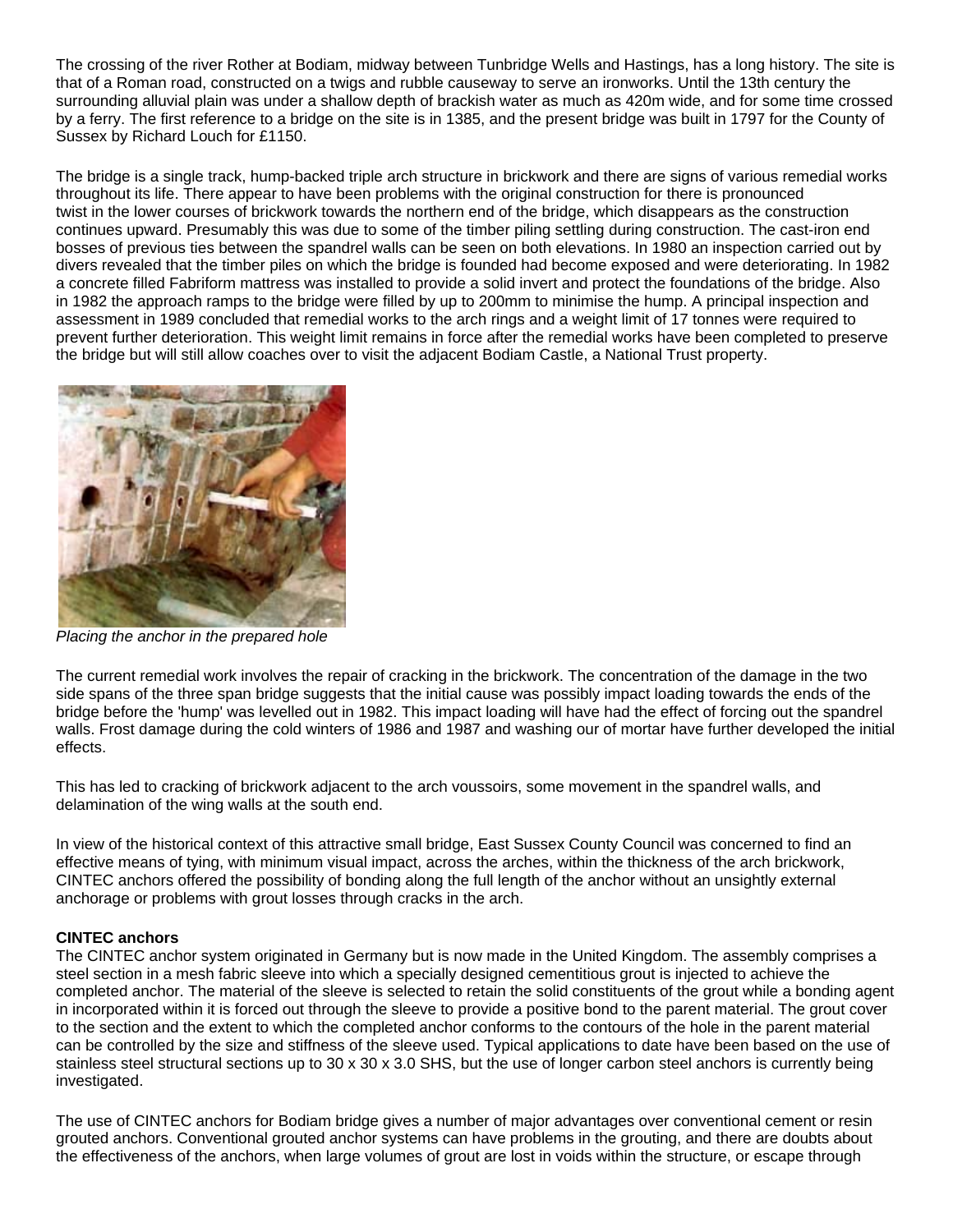cracks. Bodiam bridge, with its cracking and deteriorating joints, provides a good example of the potential problems. But in the case of CINTEC anchors



*Bodiam bridge after completion with the castle behind the trees in the background.*

the sleeve limits the travel of the grout and ensures that the holes are filled and effectively bonded to the parent material. This capacity to constrain the grout can be used to tailor the anchor to the material in which it is to be placed; for maximum bond in weak or voided materials a generous sized sleeve of relatively flexible composition can be used with lower grout pressures; in stronger and more homogeneous parent material, a smaller diameter and stiffer sleeve allows higher grout pressures for longer anchor lengths, more economy in grout use and probably greater direct bond. With conventional anchor systems the gap between the tension element and the inner face of the drill hole has to be kept to a minimum to ensure that the hole is completely filled. With a CINTEC anchor the diameter of the drill hole is normally between two and three times the nominal size of the structural section ( and could still be greater) giving a much larger bond area. This is particularly beneficial in weak materials where the low bond stresses combined with the bonding agent maximise the anchorage into the parent material.



*Part elevaion of the bridge and abutment showing anchor locations*

With this flexibility it is possible to use the CINTEC system for lengths in excess of five metres, several times the limiting length for some similar systems. The length capability is also a result of using structural hollow sections which can double as the grout tube. This guarantees grout injection at the bottom of the hole without grout tubes and gives confidence that the sleeve is effectively filled. Since the anchors are bonded throughout their length it is quite feasible to stop them behind the exposed face and make good the drill hole with coloured mortar or a slip taken from one of the cores.

### **The Solution**

To prevent any further spreading of the arches, it was proposed to the across the full width of the bridge. The main anchors are 20 x 20 x 2.0 SHS with the lengths, of 2.0m and 1.0m, staggered from both sides of the bridge. This ensures that the lateral stresses are not transferred to a single plane nearer the centre-line of the bridge causing new cracking at this point. Strengthening of the local edge damage to the brickwork of the arches is schieved with the installation of the 450mm long RAC anchors formed with 8 x 1.5mm circular hollow sections. The interspacing of the two anchors allowed the 15mm diameter holes for the small anchors to be used for the fixing of the stand used with the diamond drilling of the 52mm holes for the main anchors, this keeping the making good to a minimum. Following grouting of the anchors the holes were made good with coloured mortar to match the brickwork.